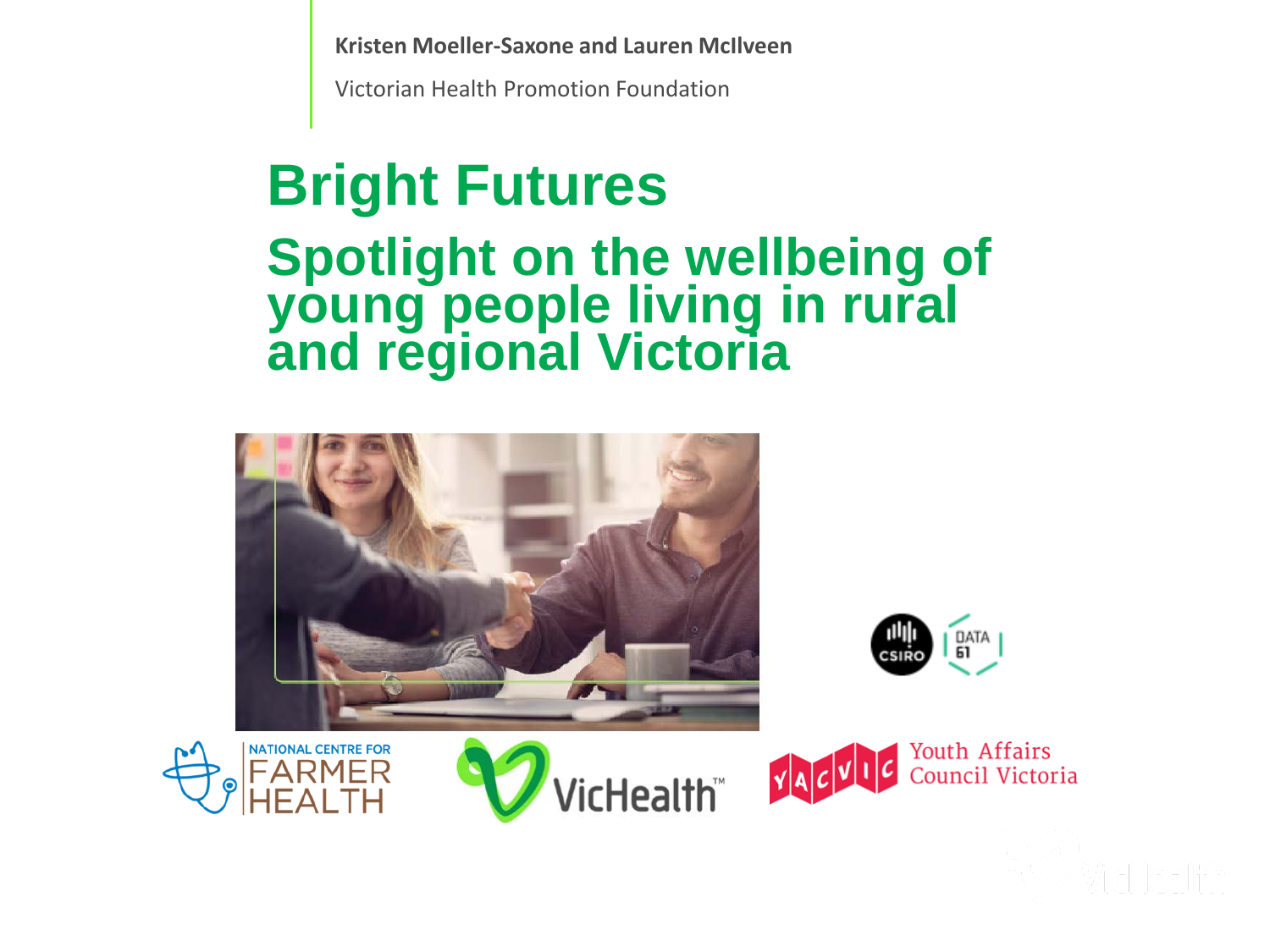National Centre for Farmer Health Conference

Victorian Health Promotion Foundation 12 September 2018

### **Young people health and wellbeing strategy 2017-2019**

Action to support young people to take power in decision-making is central to VicHealth's strategy



Working with NCFH and YACVic Rural, we conducted workshops with 55 young people aged 16-25 years in two locations

Data61-CSIRO asked young people what the megatrends mean to them

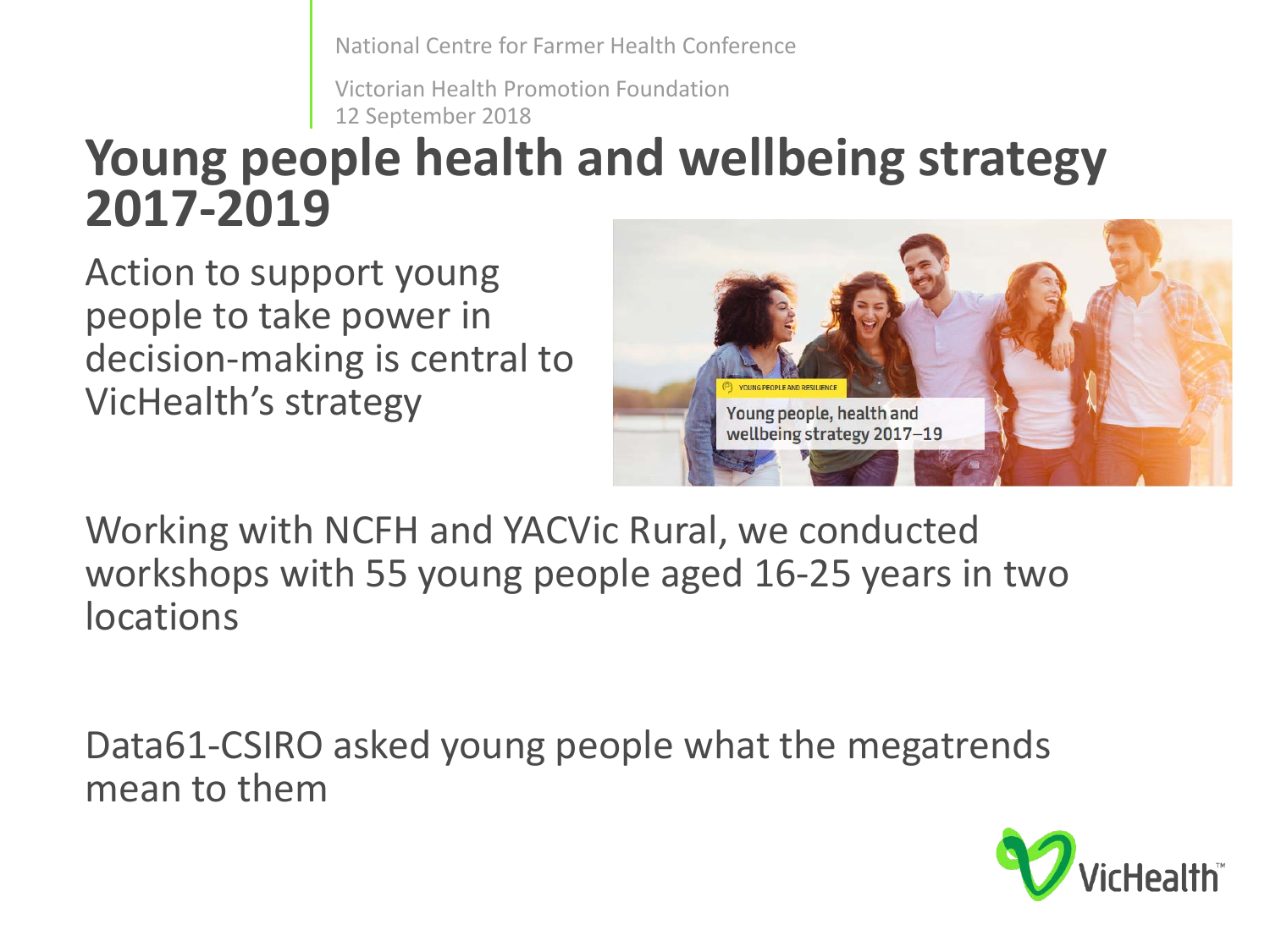## **Lauren McIlveen**

The rising bar: Rising education and skill levels are creating a more competitive job market.



The range of education and employment options is narrower for rural and regional Victorians. Young people are under pressure to move away from home to gain opportunities.

*What actions can we take to improve access to quality education and employment opportunities for young people in rural and regional areas?*

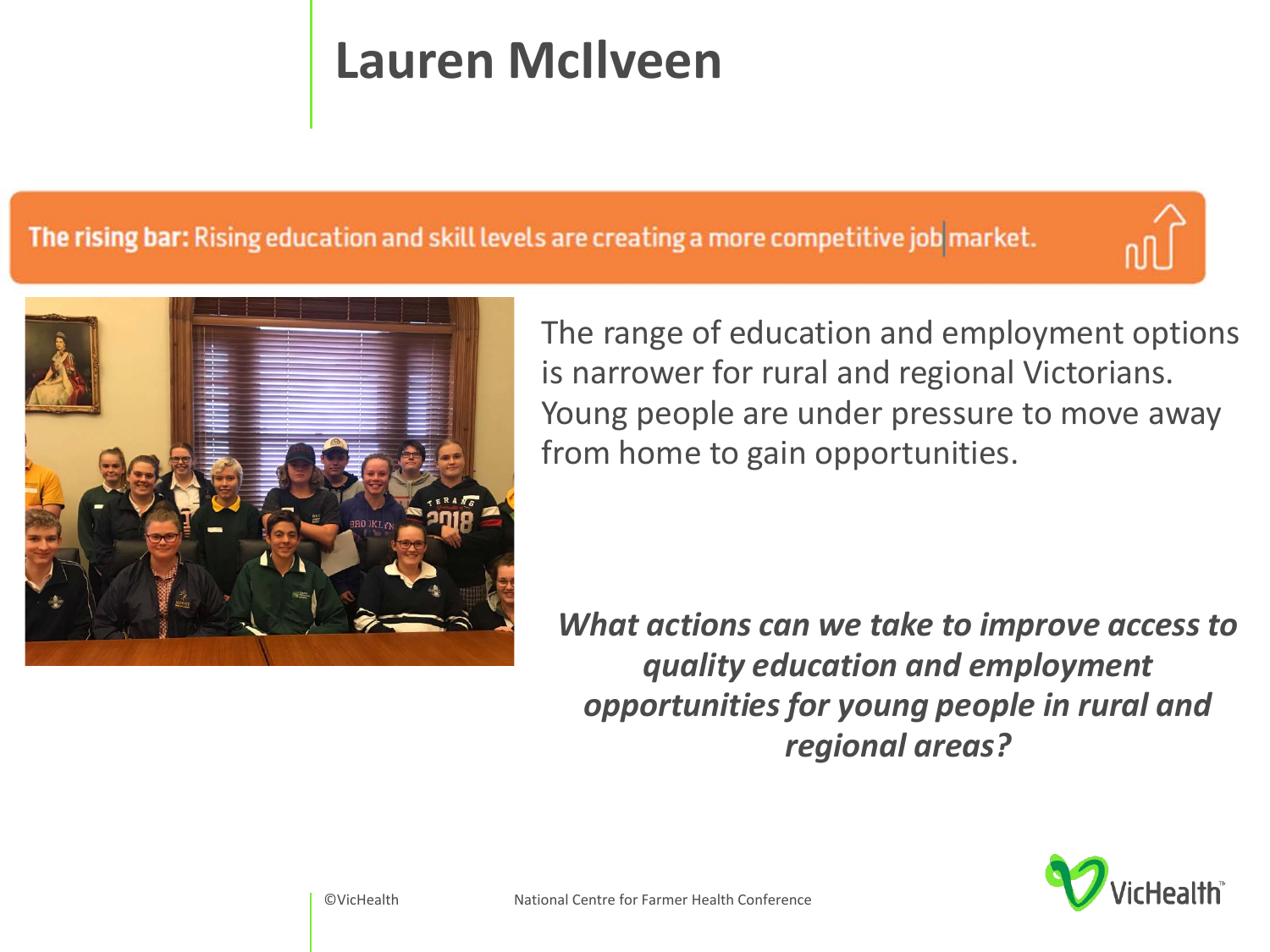## **Lauren McIlveen**

#### The rising bar: Rising education and skill levels are creating a more competitive job market.





*How can we better support young people from rural and regional Victoria to successfully transition from school to further education, or from education to work?*

•*Encourage young people to try different things*

•*Engage with local industries to showcase a range of employment options*

•*Promote regional training and education* 

•*Encourage young people to return once qualified, eg. through job support* 

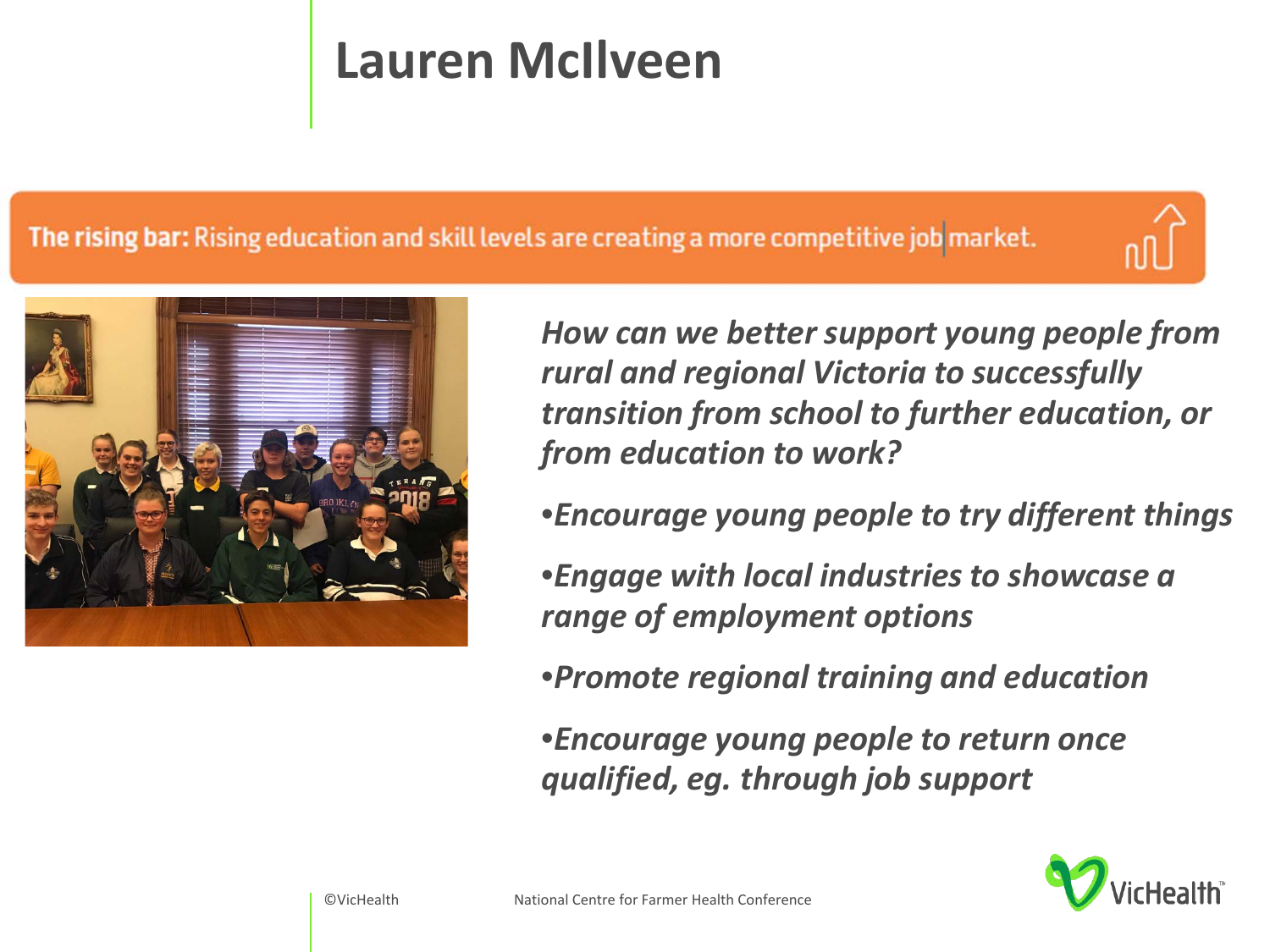#### *Let's consider*

*What actions do we need to take across-*

*education employment diverse communities online, and in mental health support*